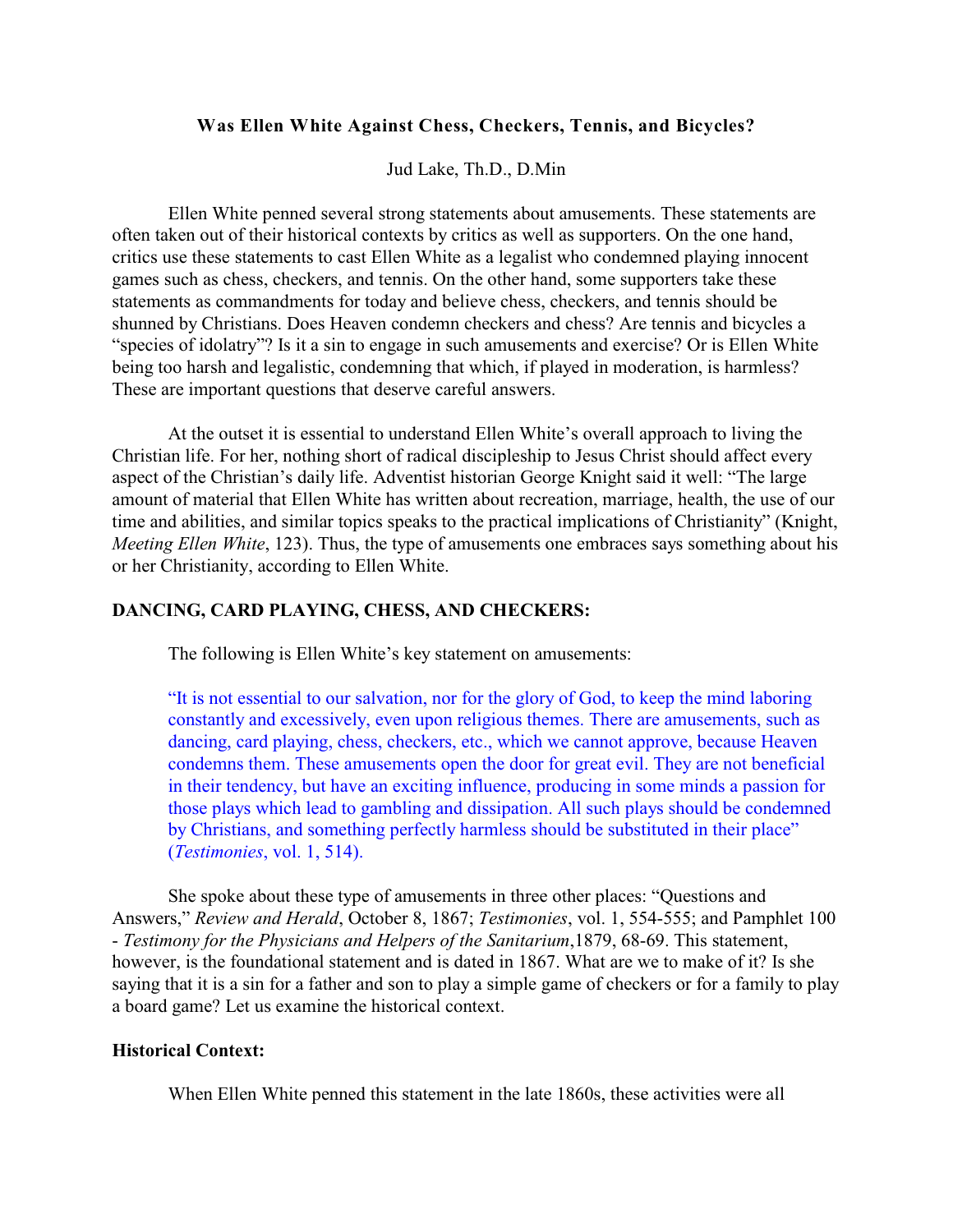associated with gambling and drinking. Notice the nineteenth-century setting for each one:

Dancing:

According to historian, Jack Larkin, the "valse"–later called the waltz–reached America in the 1820s. "Valsers completely abandoned the corporate or smallgroup form of earlier dances and danced as couples, whirling around the ballroom on their own. Partners clasped each other face to face in a stylized embrace. Even when performed with the utmost propriety, the valse provoked numerous accusations of licentiousness from Americans disturbed by its challenges to the social and sexual symbolism of dancing" (Larkin, 243).

But dancing was associated with much more than the valse. In Ellen White's day, concert saloons and dance halls were everywhere, especially in the big cities. In addition to dancing, the typical dance hall included women enticing men to drink and illicit sexual encounters. One concert saloon on Broadway in New York City "featured 'waiter girls' in short-skirted theatrical costumes who performed 'Gaieties,' served drinks, and sometimes joined customers at their tables" (D'Emilio and Freedman, 130). By the 1880s the dance hall had captured the mood and environment of commercialized amusements. One reformer described the bodily contact of dancing couples as standing "very close together, the girl with her arms around the man's neck, the man with both his arms around the girl on her hips; their cheeks are pressed close together, their bodies touch each other." Another described the songs in the dance halls as containing the "most blatant and vulgar" lyrics. All of this "added to the air of sexual energy that permeated the environment" (D'Emilio and Freedman, 195-196).

It is not difficult to see why Ellen White wrote that Heaven condemned the dancing of her day. In 1882 she wrote: "The amusement of dancing, as conducted at the present day, is a school of depravity, a fearful curse to society" ("Should Christians Dance?" *Review and Herald*, February 28, 1882).

# Card Playing, Chess, and Checkers

Without question, card playing, chess, checkers, and other games of the day were considered "implements of gambling" during the mid-nineteenth century. After identifying "cards, chess-men and boards, backgammon and draught or checkerboards" as gambling "implements," 1840s gambling reformer Jonathan Harrington Green said of these activities: "It is a waste of precious time; it begets a passion for an evil practice, with which are associated all those abominable vices, profanity, falsehood, cheating, drunkenness, debauchery, quarrels, and murder. These are all naturally connected with gaming," (Green, 15). He went on to say that the gambler begins with the "simple games of dominos and checkers," then moves on to more serious forms, such as "poker," and then to the more radical "race-horse and cock-fightings." This habit eventually consumes the life of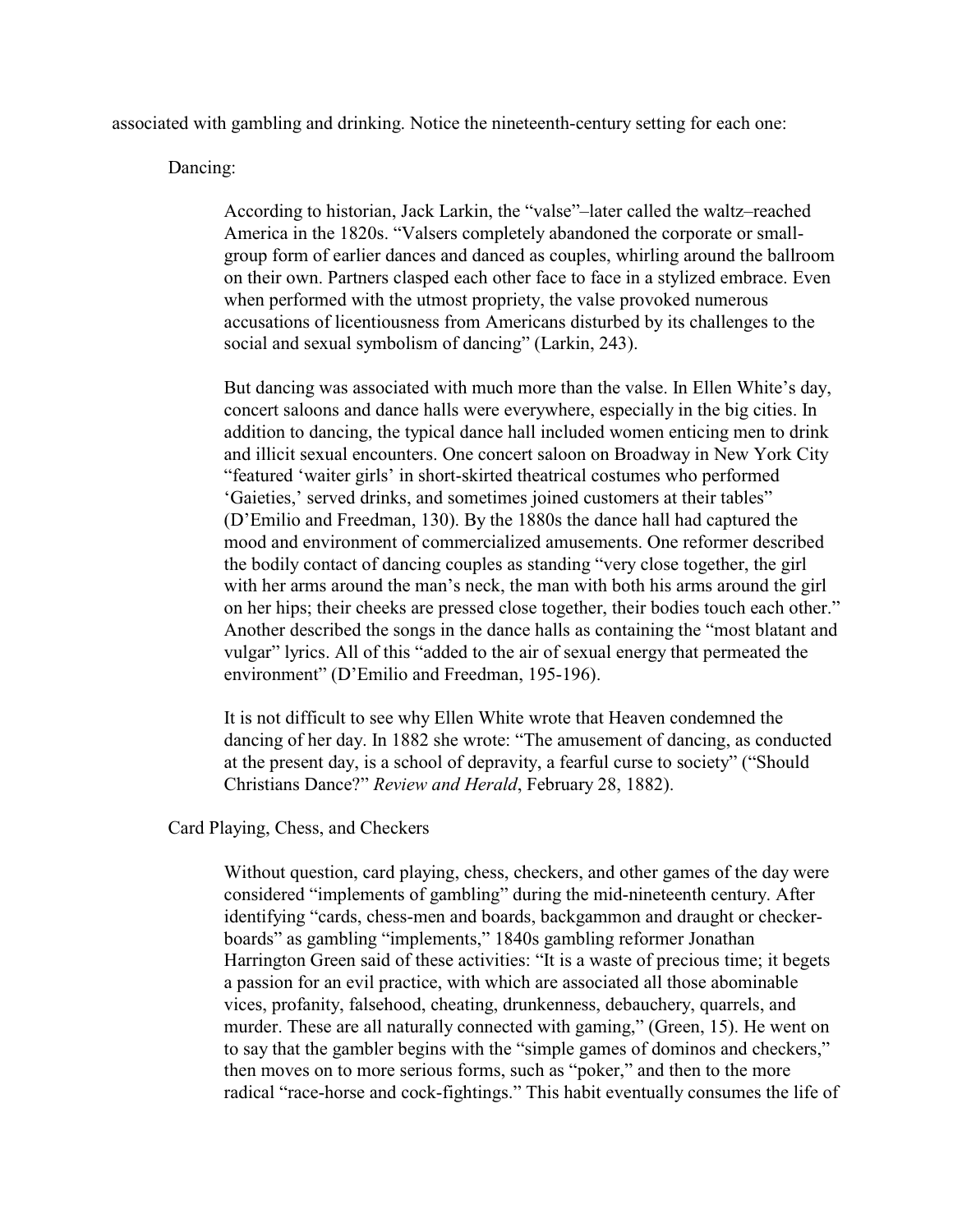the gambler. "In short," Green wrote, "I know of no crime, even of the blackest hue, that the gambler will not stoop to commit, when to obtain money is his object; and what better can we expect of men, whose whole lives are spent in defrauding and cheating their fellow-men, by artifices so base, so vile, that every honest mind shudders to contemplate them?" (16-19).

**Thus, Ellen White clearly viewed card playing, chess, and checkers in the tradition of Jonathon Harrington Green and other reformers who saw them as the beginning of gambling evils** (see Ann Fabian's book listed in the bibliography for an interesting discussion of these reformers and gambling in nineteenth-century America).

### **Immediate Context:**

Here is the statement again with my emphasis:

There are amusements, such as dancing, card playing, chess, checkers, etc., which we cannot approve, because Heaven condemns them. **These amusements open the door for great evil. They are not beneficial in their tendency, but have an exciting influence, producing in some minds a passion for those plays which lead to gambling and dissipation.** All such plays should be condemned by Christians, and something perfectly harmless should be substituted in their place" (1T 514).

Notice her emphasis on how these amusements "open the door for great evil." Card playing, chess, checkers, and other games of the day, such as backgammon, were "not beneficial in their tendency." Why? Because in that day they were associated with gambling and created an appetite for it. They fostered an "exciting influence," producing in some a "passion" for more advanced forms of gambling that would ultimately lead to a lifestyle of "gambling and dissipation." Interestingly, the word "dissipation" was defined in Ellen White's day as "a dissolute, irregular course of life; a wandering from object to object in pursuit of pleasure; a course of life usually attended with careless and exorbitant expenditure of money, and indulgence in vices, which impair or ruin both health and fortune" (Noah Webster's 1828 *American Dictionary of the English Language*). This word clearly depicted a life sacrificed to the vice of gambling so vividly described by Green. **Thus, because card playing, chess, and checkers were known then as "implements of gambling" (Green, 15), Ellen White counseled Christians to avoid them.** 

### **The Principle:**

Are chess, checkers, and card games associated with gambling today like they were in Ellen White's time? It can certainly be argued that some card games are associated with gambling and, at some online places, chess and checkers might also carry this association. But in general, these games are not connected with gambling and its accompanying vices, especially in the family context. In this vein, many Christians view these games as harmless when played free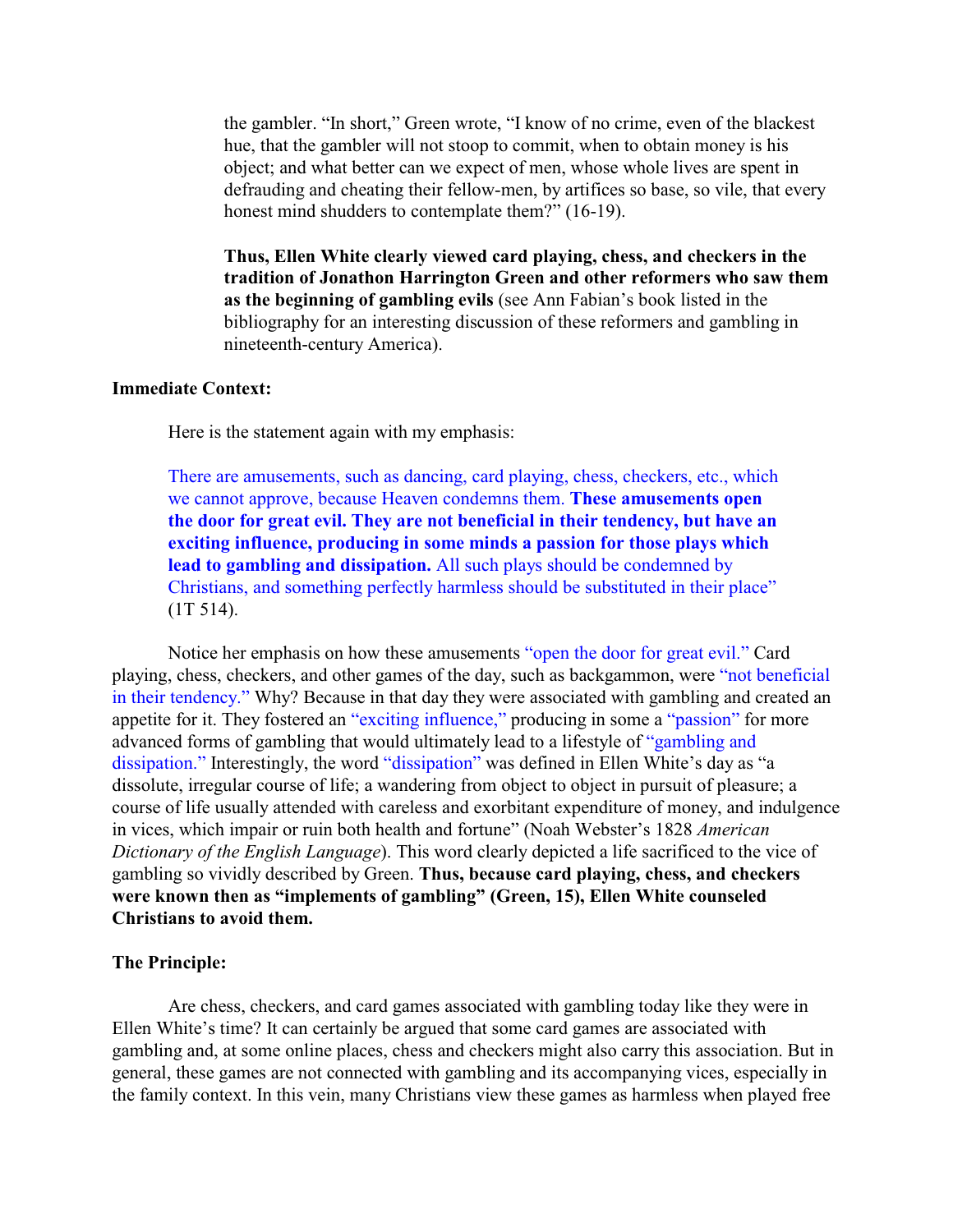of any gambling influence and high-spirited competition.

Would Ellen White, then, consider card playing and simple games of checkers and chess harmless in today's environment? The answer to this question, of course, depends on how one interprets the statement. Some Adventists regard it as one those Ellen White statements conditioned by the nineteenth century and irrelevant for today's Christians. Others, however, take it seriously and believe all games should be condemned by Christians. The critics, of course, assert that nothing is morally wrong with simple board games and view this statement as evidence Ellen White that was a legalist.

There is another position on this statement represented by many supporters of Ellen White, such as myself. It goes like this: **One must seek to understand the historical situation Ellen White was addressing and, if that situation is not applicable today, discern the universal principles and apply them to the present situation.** This involves applying correct principles of interpretation, which are discussed [here](http://ellenwhiteanswers.org/critics/ellenwhite/interpreting). As we have seen, when Ellen White penned this statement in 1867, card playing, chess, and checkers were considered "implements of gambling" and associated with all of its vices. Today these board games are not directly connected with the influence of gambling. **Is there a biblical principle that transcends the nineteenth century and applies to us today? Yes, I believe there is: Christians should avoid any amusement associated with immoral vice, such as gambling, drinking, or elicit sexual activity. This is the biblical principle Ellen White applied to amusements in her day. Thus, as long as a board game is free of these or any other negative influences like spiritualism (Ouija board game), I don't believe Ellen White would make an issue about it today, as long as the game is not taken to an extreme.** After all, she did write, "I do not condemn the simple exercise of playing ball; but this, even in its simplicity, may be overdone" (*Adventist Home*, 499). She always called for balance in any activity engaging the Christian's attention. Notice that she begins the statement under consideration with this balancing sentence: "It is not essential to our salvation, nor for the glory of God, to keep the mind laboring constantly and excessively, even upon religious themes." She expanded this thought elsewhere in the same book:

There are persons with a diseased imagination to whom religion is a tyrant, ruling them as with a rod of iron. Such are constantly mourning over their depravity and groaning over supposed evil. Love does not exist in their hearts; a frown is ever upon their countenances. They are chilled by the innocent laugh from the youth or from anyone. **They consider all recreation or amusement a sin and think that the mind must be constantly wrought up to just such a stern, severe pitch. This is one extreme. Others think that the mind must be ever on the stretch to invent new amusements and diversions in order to gain health. They learn to depend on excitement, and are uneasy without it. Such are not true Christians. They go to another extreme.** The true principles of Christianity open before all a source of happiness, the height and depth, the length and breadth of which are immeasurable (1T 565).

**Thus, Ellen White counseled Christians to maintain balance in amusements,**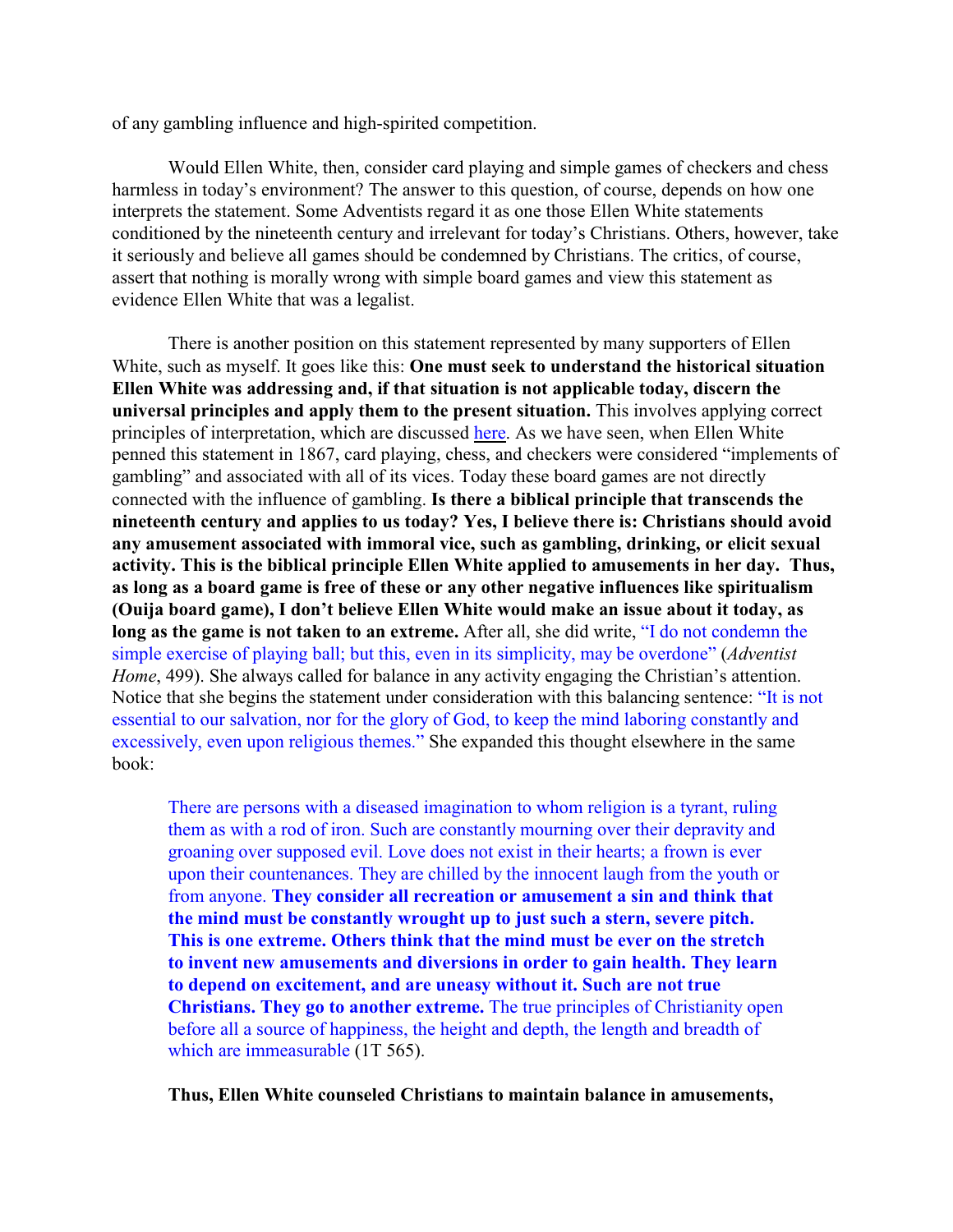**avoiding all extremes. If the playing of simple board games (or computer games) becomes an obsession for a person, consuming inordinate amounts of time, then it is in the extreme zone and should be controlled or discarded. But a benign board game, free of any evil influence and played in the simplicity and beauty of family relationships, can be a positive experience for all, and I see no counsel in Ellen White's writings forbidding it in** *that context***.** It should be pointed out that Mrs. White would encourage a *variety* of innocent amusements, not just one or two (see *Adventist Home*, 493-520).

For those who want to take a strict stand on this issue and forbid all games for Seventhday Adventists, I am reminded of this wise counsel from Ellen White concerning her own writings: "God wants us to have common sense, and He wants us to reason from common sense. Circumstances alter conditions. Circumstances change the relation of things" (*Manuscript Releases*, vol. 6, 354). Elsewhere on the subject of health reform she penned this important principle that applies to all of her writings: "We see those who will select from the testimonies the strongest expressions and, without bringing in or making any account of the circumstances under which the cautions and warnings are given, make them of force in every case. Thus they produce unhealthy impressions upon the minds of the people. There are always those who are ready to grasp anything of a character which they can use to rein up people to a close, severe test, and who will work elements of their own characters into the reforms" (*Selected Messages*, vol. 3, 285).

#### **TENNIS:**

"In the night season I was a witness to the performance that was carried on on the school grounds. The students who engaged in the grotesque mimicry that was seen, acted out the mind of the enemy, some in a very unbecoming manner. A view of things was presented before me in which the students were playing games of tennis and cricket. Then I was given instruction regarding the character of these amusements. They were presented to me as a species of idolatry, like the idols of the nations" (Pamphlet 145 - *Recreation*,1912, 44).

Today the playing of tennis is considered by most Christians to be a game of harmless fun and exercise. How could it be a "species of idolatry"? Here, as in the above statement, the historical context is essential to understanding her meaning. The following principle of interpretation is also relevant: "God wants us to have common sense, and He wants us to reason from common sense. Circumstances alter conditions. Circumstances change the relation of things" (*Manuscript Releases*, vol. 6, 354).

#### **Historical Context:**

When Ellen White penned this statement about tennis, the game was more than just a sport of fun and exercise. Elliott J. Gorn and Warren Goldstein's *A Brief History of American Sports* pinpoints an issue behind Ellen White's strong rebuke of playing tennis and cricket. After discussing the "elitist impulse" in American sports during the late 1800s, they write: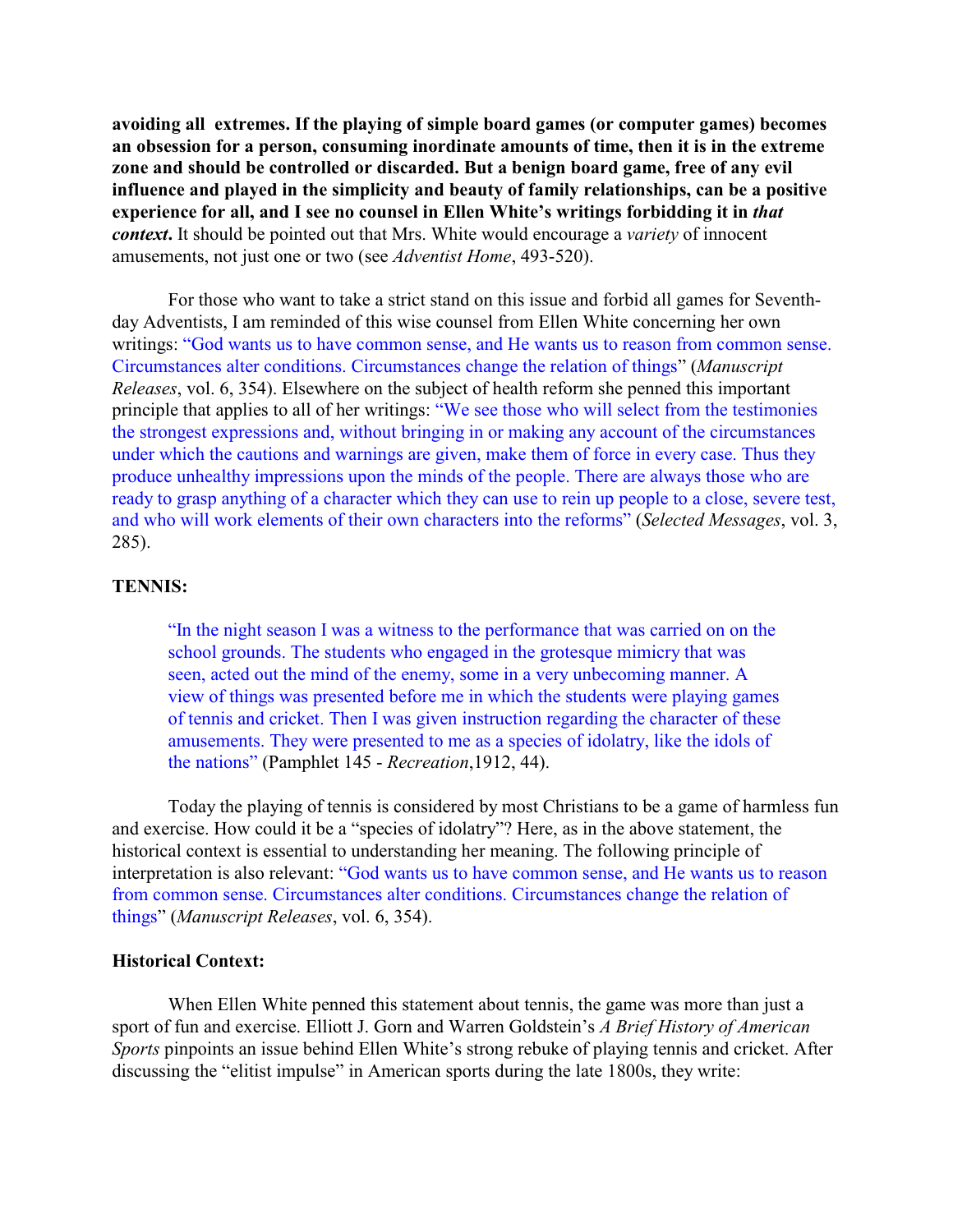Country clubs, yacht clubs, bicycle associations, tennis tournaments, jockey clubs, opulent new Thoroughbred tracks such as Belmont and Pimlico, golf courses, and polo grounds offered participants a change to display their wealth and status. New federations– the American Association of Amateur Oarsman (1872), the United States Lawn Tennis Association (1881), the League of American Whellmen (1880), and the United States Golf Association (1894)–bound local clubs together with uniform rules and entrance requirements. They also sponsored annual events at exclusive venues where elegant clothes (female spectators often wore furs and jewels) and expensive athletic equipment converted otherwise simple sports into grand pageants. Under the auspices of athletic clubs, country clubs, and related institutions, playing sports could become a mark of privilege and a source of distinction for those who sought recognition as a part of the social elite (134-135).

Gorn and Goldstein explain that the "sport itself was often lost in the quest for social exclusivity." For example, "one observer declared that the Philadelphia ladies' tennis championships "are social functions of the highest class, and none enter their names but those of assured social position . . . All our first lady tennis players belong to the best families" (135). The same was true of sports in other countries, such as Australia: [<http://www.cultureandrecreation.gov.au/articles/tennis./](http://www.cultureandrecreation.gov.au/articles/tennis./)>

## **Immediate Context:**

In the context of this statement, Ellen White is writing about a holiday appointed for the Avondale school in Australia. She addressed the students in morning worship and then went home. Later she was shown in vision what happened during the remainder of the day:

"In April, 1900, a holiday was appointed at the Avondale school for Christian workers. The program for the day provided for a meeting in the chapel in the morning, at which I and others addressed the students, calling their attention to what God had wrought in the building up of this school, and to their privilege and opportunities as students. After the meeting, the remainder of the day was spent by the students in various games and sports, some of which were frivolous, rude, and grotesque" (Pamphlet 145, 42).

Although we cannot describe exactly what the students were doing on that day (we have no detailed written record of their activities), we can discern the spirit in which the games and sports were played, based on Ellen White's use of words: "exhibition," "performance," and "grotesque mimicry" (43-44). Evidently, "some" of the "games and sports" played by the students that day were "frivolous, rude, and grotesque." It is in this context that she writes: "A view of things was presented before me in which the students were playing games of tennis and cricket. Then I was given instruction regarding the character of these amusements. They were presented to me as a species of idolatry, like the idols of the nations."

Does she mean tennis and cricket are a "species of idolatry" anytime they are played? Or does she mean they were a "species of idolatry" in the way they were played that day on the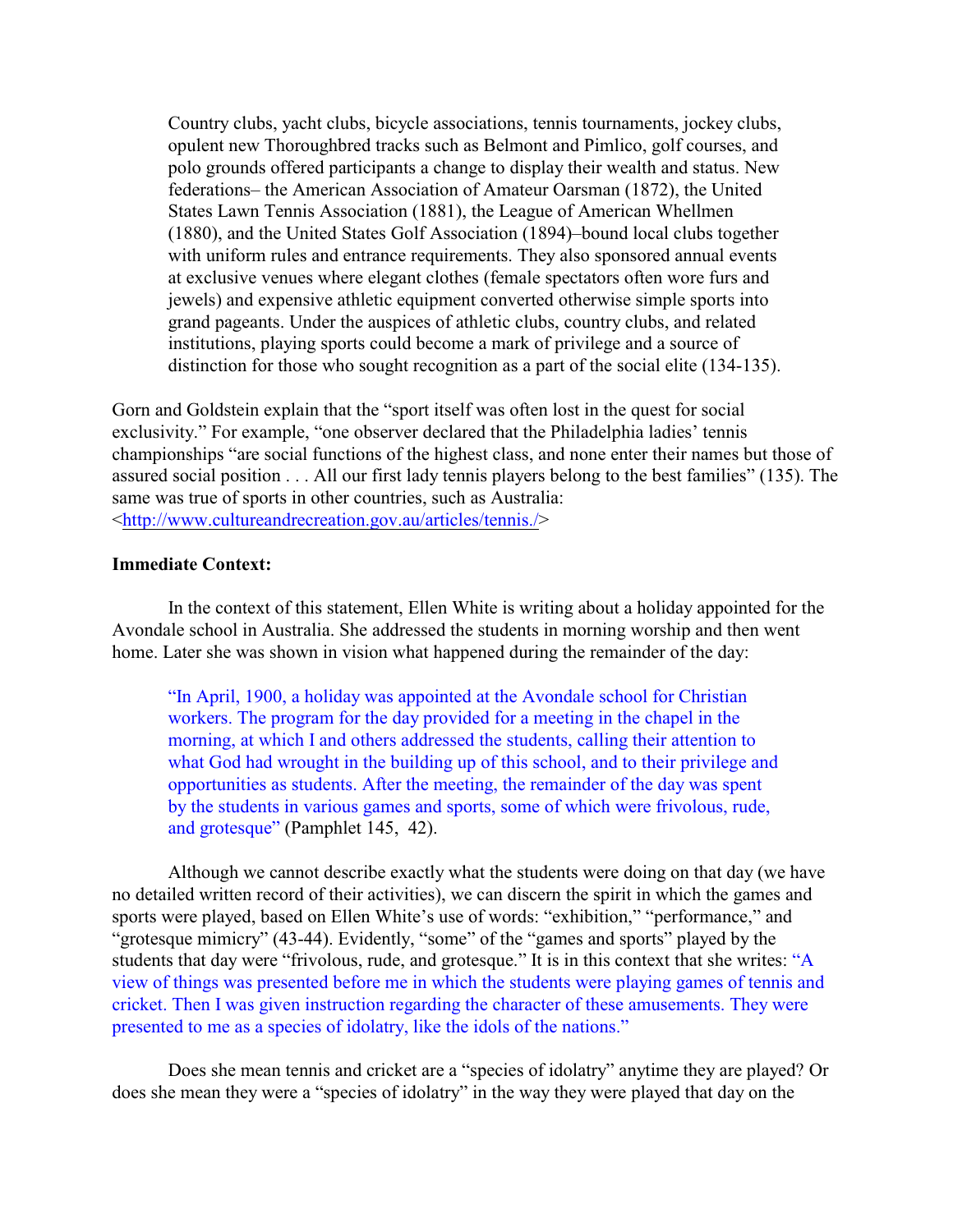grounds of Avondale? Notice the "character" of the "amusements" included tennis, cricket, and the mimicry. The issue thus seemed to be the spirit and attitude in which the students engaged in the games and sports. This "mimicry" seemed to characterize the entire afternoon. What were they mimicking? We don't know, but it was "frivolous, rude, and grotesque," a "performance." The use of the word "exhibition" (43) suggests the possibility of a contest involving intense competition in which the focus was on outdoing one another. As such, it seemed to be the general attitude manifested throughout this particular day that was at issue. Furthermore, the general atmosphere of elitism and pride associated with tennis, as discussed above in the historical context, could have certainly been a factor in the students' behavior. **Social status, elitism, and superiority, or even mimicking this attitude in the playing of sports, could certainly be considered a "species of idolatry."** 

Ellen White's great concern over the attitude and actions of the students must be seen in the background of her expectations for that particular day. Note her words to the teachers at Avondale:

On Wednesday morning when I spoke to the students and to the others who had assembled, the words that the Lord gave me to speak, I did not know anything of what was to take place afterward; for no intimation of it had come to me. How could those at the head of the school harmonize with the words spoken, the proceedings that followed, which were of a character to make of no effect the instruction that had just come to them from God? If their perceptions had not been greatly beclouded, they would have understood this instruction as rebuking all such proceedings. I felt deeply the importance of the words that the Lord gave me at this time for teachers and students. This instruction presented before the students duties of the highest order; and to efface by the amusements afterward entered into, the good impressions made, was virtually saying, We want not Thy way, O God; we want our own way; we want to follow our own wisdom (43).

Thus, the "character" of the amusements that day evidently made of "no effect" the counsel she believed came from God. This day should not have been the day for amusements and sports. It was meant to be a day of honoring God for what He had done in rasing up this Christian school. In Mrs. White's mind the attitude and atmosphere of the day should have been a completely different "character"from what it was.

It should be pointed out that during the decade Ellen White was in Australia (1890s), her focus was on making Avondale a model of Seventh-day Adventist Christian education. In America the premiere school of Adventist education, Battle Creek College, had miserably failed. Mrs. White was thus determined to make Avondale a success and devoted her pen to every facet of its campus life. The statement under consideration reflects this great interest and concern for the school's spirituality. The counsels she produced during these years are the foundation for one of the most successful Christian parochial educational systems in the world–the Seventh-day Adventist educational system.

Thus, the "character" of the day was Mrs. White's great concern. Did she believe that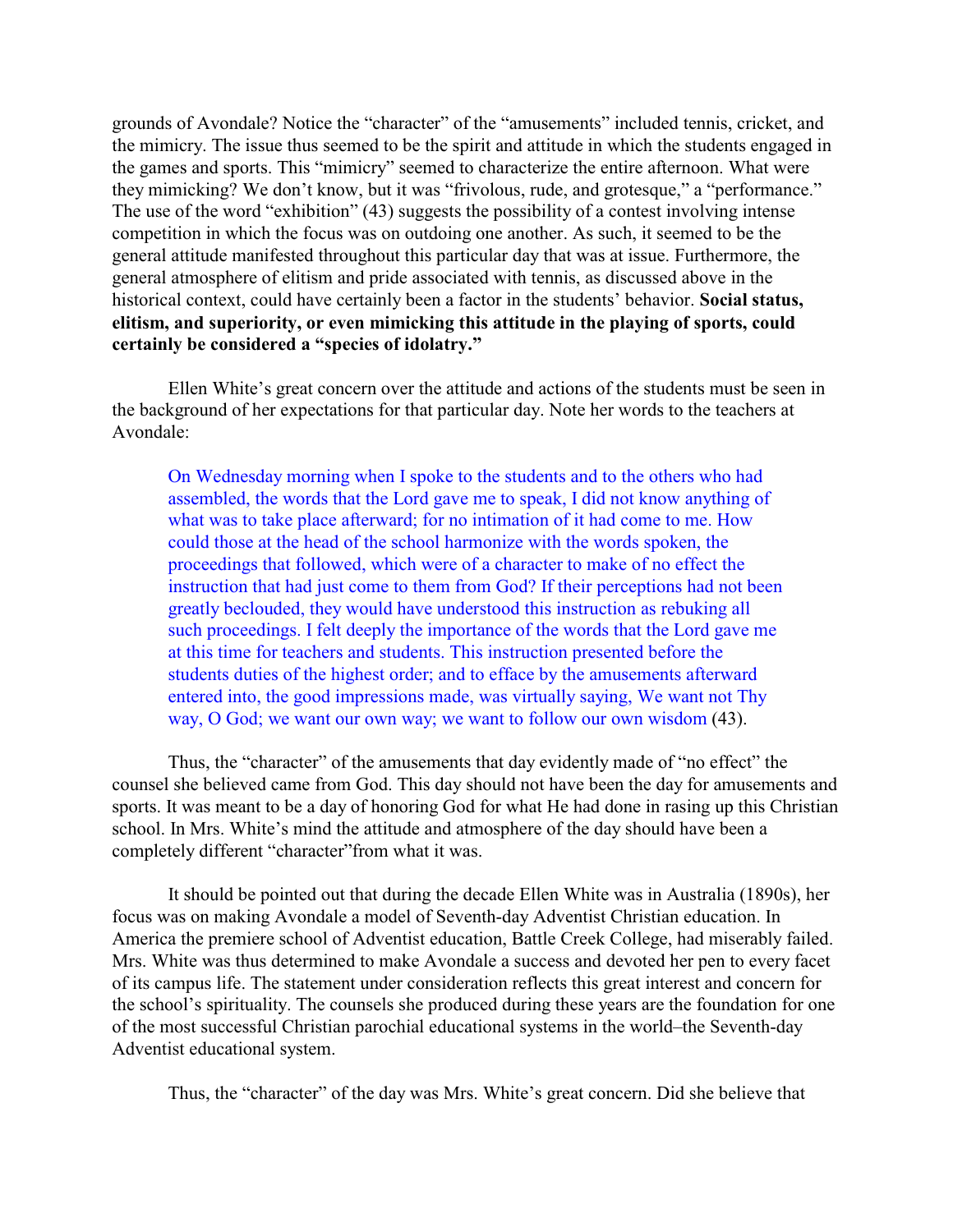sports of any kind should never be played at our SDA schools? Would she condemn the tennis courts found on many of our campuses today? The answer to this question lies in a statement she made while writing a letter to a college student in 1893: "I do not condemn the simple exercise of playing ball; but this, even in its simplicity, may be overdone" (*Adventist Home*, 499). Denton Rebok, Ellen White specialist of yesteryear, provides a helpful comment on this statement:

Again we find Mrs. White to be very human and very sensible. She did not condemn the throwing of a ball. She did not condemn the hitting of a ball. She did not condemn running, after you have hit the ball. What then did she condemn? She warns against the overdoing of even the very best of things, against the making of something of that kind so all important in the life that everything else fades into insignificance (Rebok, 164-165).

This comment fits with the context of the sentence. Notice:

I do not condemn the simple exercise of playing ball; but this, even in its simplicity, may be overdone. I shrink always from the almost sure result which follows in the wake of these amusements. It leads to an outlay of means that should be expended in bringing the light of truth to souls that are perishing out of Christ. The amusements and expenditures of means for self-pleasing, which lead on step by step to self-glorifying, and the educating in these games for pleasure, produce a love and passion for such things that is not favorable to the perfection of Christian character (Letter 17a, 1893; 1SM 321-324).

Based on the language used in this statement, she is clearly addressing nineteenth-century sports as described above. The expressions "outlay of means," "expenditures of means," "selfpleasing," and "self-glorifying" reflect the nature of sports in the late 1800s, which involved elitism, social status and exclusivity, heavy competition, and expensive athletic equipment. **But when a sport involving a ball is not taken to any of these extremes, Ellen White did not condemn it.**

George Knight gives excellent counsel on this subject:

Part of our task in reading Ellen White is to avoid extreme interpretations and to understand her message in its proper balance. That in turn means that we need to read the counsel from both ends of the spectrum on a given topic.

**A case in point is her strong words about playing games. "In plunging into amusements, match games, pugilistic performances," she wrote, the students at Battle Creek College "declared to the world that Christ was not their leader in any of these things. All this called forth the warning from God." A powerful statement, it and others like it have led many to the conclusion that God frowns on** *all* **games and ball playing. But here, as on all extreme interpretations, one should use caution. After all, the** *very next* **sentence reads: "Now that which burdens me is the danger of going into extremes on**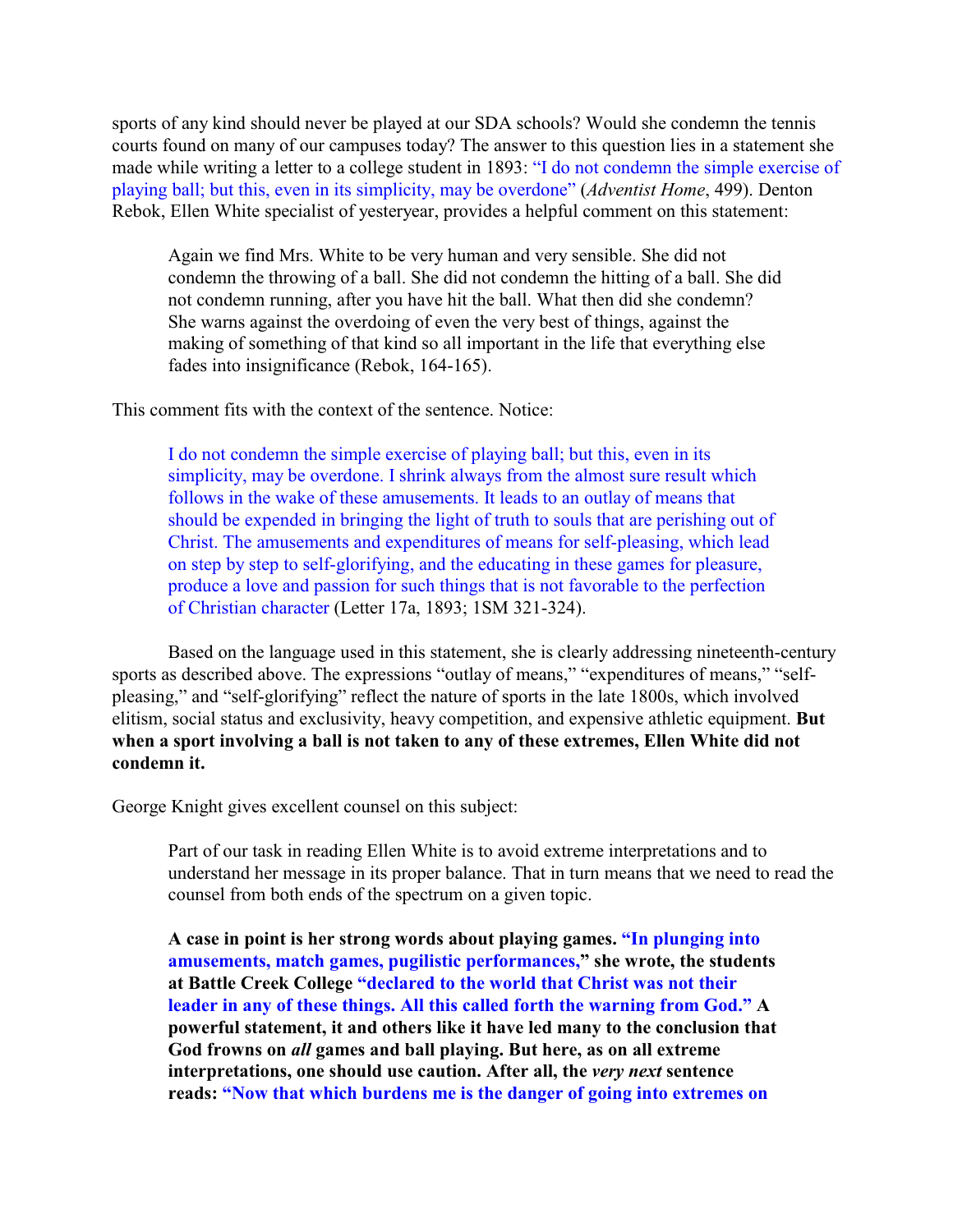**the other side"** (*Fundamentals of Christian Education,* p. 378). **As the following statements demonstrate, Ellen White did not hold for either extreme on the topic of ball playing and games. Speaking of parents and teachers, she wrote: "If they would gather the children close to them, and show that they love them, and would manifest an interest in all their efforts, and even in their sports, sometimes even being a child among children, they would make the children very happy, and would gain their love and win their confidence"** (ibid., 18, emphasis mine).

From [<http://www.whiteestate.org/issues/herm-pri.html#extreme](http://www.whiteestate.org/issues/herm-pri.html#extreme)>

Hence, there is nothing wrong, for example, with the tennis courts at Southern Adventist University where I teach. There is no elitism on these courts, no social exclusivity, no matches where the stakes are high. The students play tennis for the purpose of recreation and exercise. It is a needed physical break from their intense study schedule. When not taken to competitive extremes, tennis is a wholesome way to get exercise and have fun with a friend. **Nothing in the context of Ellen White's writings militates against** *this kind of approach* **to sports, such as tennis, cricket, or racquetball.** 

Those who apply this statement to Adventist college campuses today, without taking the historical context into consideration, and call all tennis games a "species of idolatry"grossly misunderstand Ellen White's intention behind the statement.

# **BICYCLES:**

Ellen White's statements on bicycles have always elicited interesting discussion:

There seemed to be a bicycle craze. Money was spent to gratify an enthusiasm in this direction that might better, far better, have been invested in building houses of worship where they are greatly needed. There were presented before me some very strange things in Battle Creek. A bewitching influence seemed to be passing as a wave over our people there, and I saw that this would be followed by other temptations. Satan works with intensity of purpose to induce our people to invest their time and money in gratifying supposed wants. This is a species of idolatry (8T 51).

The money expended in bicycles and dress and other needless things must be accounted for. As God's people you should represent Jesus; but Christ is ashamed of the self-indulgent ones. My heart is pained, I can scarcely restrain my feelings, when I think of how easily our people are led away from practical Christian principles to self-pleasing (*Special Testimonies for Ministers and Workers* -- No. 10, 1897).

There were some who were striving for the mastery, each trying to excel the other in the swift running of their bicycles. There was a spirit of strife and contention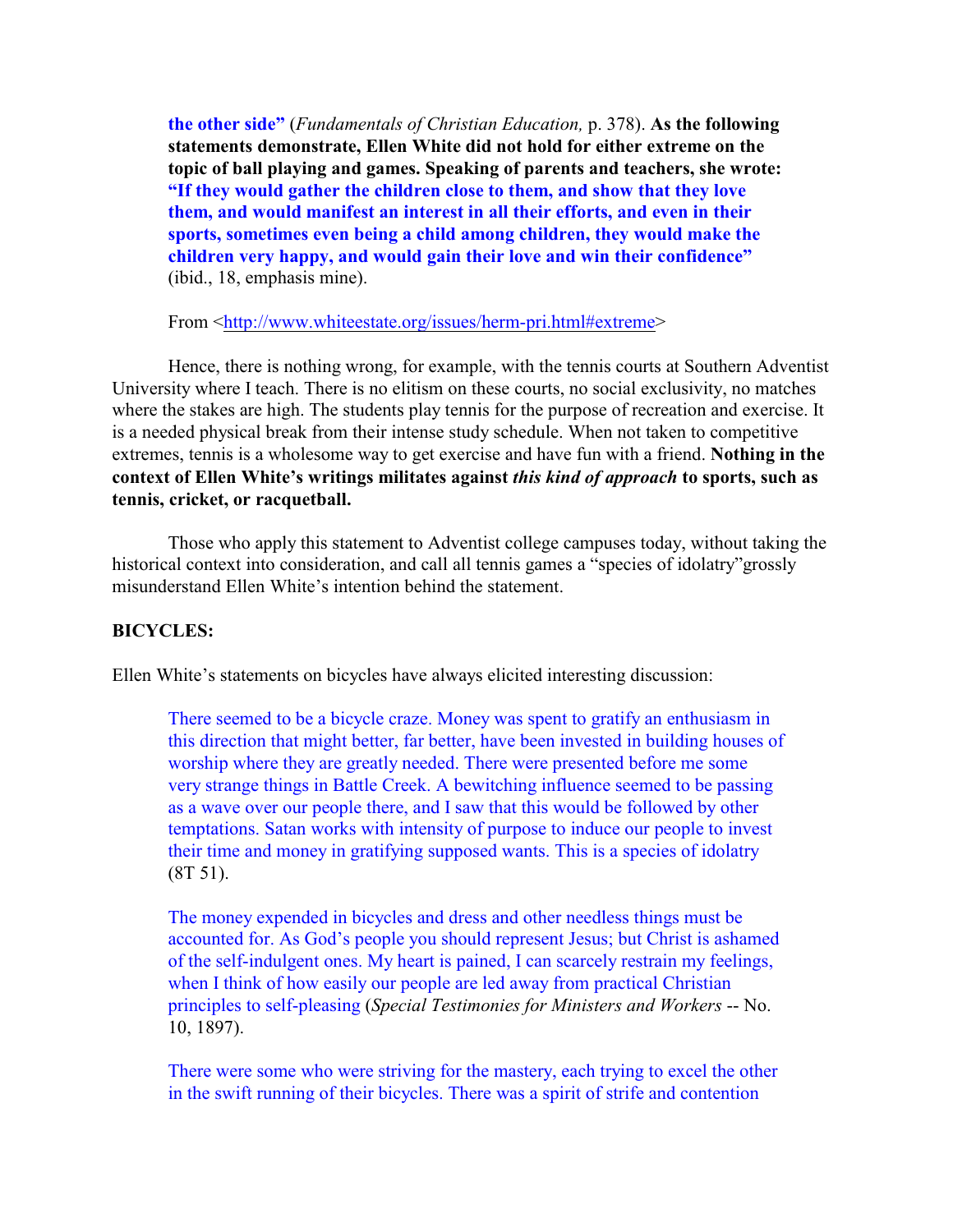among them as to which should be the greatest. The spirit was similar to that manifested in the baseball games on the college ground. Said my Guide: "These things are an offense to God. Both near and afar off souls are perishing for the bread of life and the water of salvation." When Satan is defeated in one line, he will be all ready with other schemes and plans which will appear attractive and needful, and which will absorb money and thought, and encourage selfishness, so that he can overcome those who are so easily led into a false and selfish indulgence (8T 52).

George Knight explains the context of these statements with precision, and I will use his words:

> In July 1894 Ellen White sent a letter to the denomination's headquarters church in Battle Creek, Michigan, in which she condemned the purchase and riding of bicycles (*Testimonies for the Church,* vol. 8, pp. 50-53). At first glance it appears strange that such an issue should be considered important enough for a prophet to deal with. It seems especially odd when we note that the bicycle issue had been specifically revealed in vision.

> How should we apply such counsel today? Does it mean that Seventh-day Adventists should not own bicycles? In answering that question we first need to examine the historical context. In 1894 the modern bicycle was just beginning to be manufactured, and a fad quickly developed to acquire bicycles, not for the purpose of economical transportation, but simply to be in style, to enter bicycle races, and to parade around town on them. In the evening such parading included the hanging of Japanese lanterns on the bicycles. Bicycling was the "in" thing--the thing to do if you were anything or anybody on the social scale.

> Extracts from an article entitled "When All the World Went Wheeling" will help us get into the historical context of the bicycle counsel. "Toward the end of the last century," we read, "the American people were swept with a consuming passion which left them with little time or money for anything else. . . . What was this big new distraction? For an answer the merchants had only to look out the window and watch their erstwhile customers go whizzing by. America had discovered the bicycle, and everybody was making the most of the new freedom it brought. . . . The bicycle began as a rich man's toy. Society and celebrity went awheel.

"The best early bicycle cost \$150, an investment comparable to the cost of an automobile today. . . . Every member of the family wanted a 'wheel,' and entire family savings often were used up in supplying the demand" (*Reader's Digest,* December 1951).

In the light of the historical context, Ellen White's statement in 1894 regarding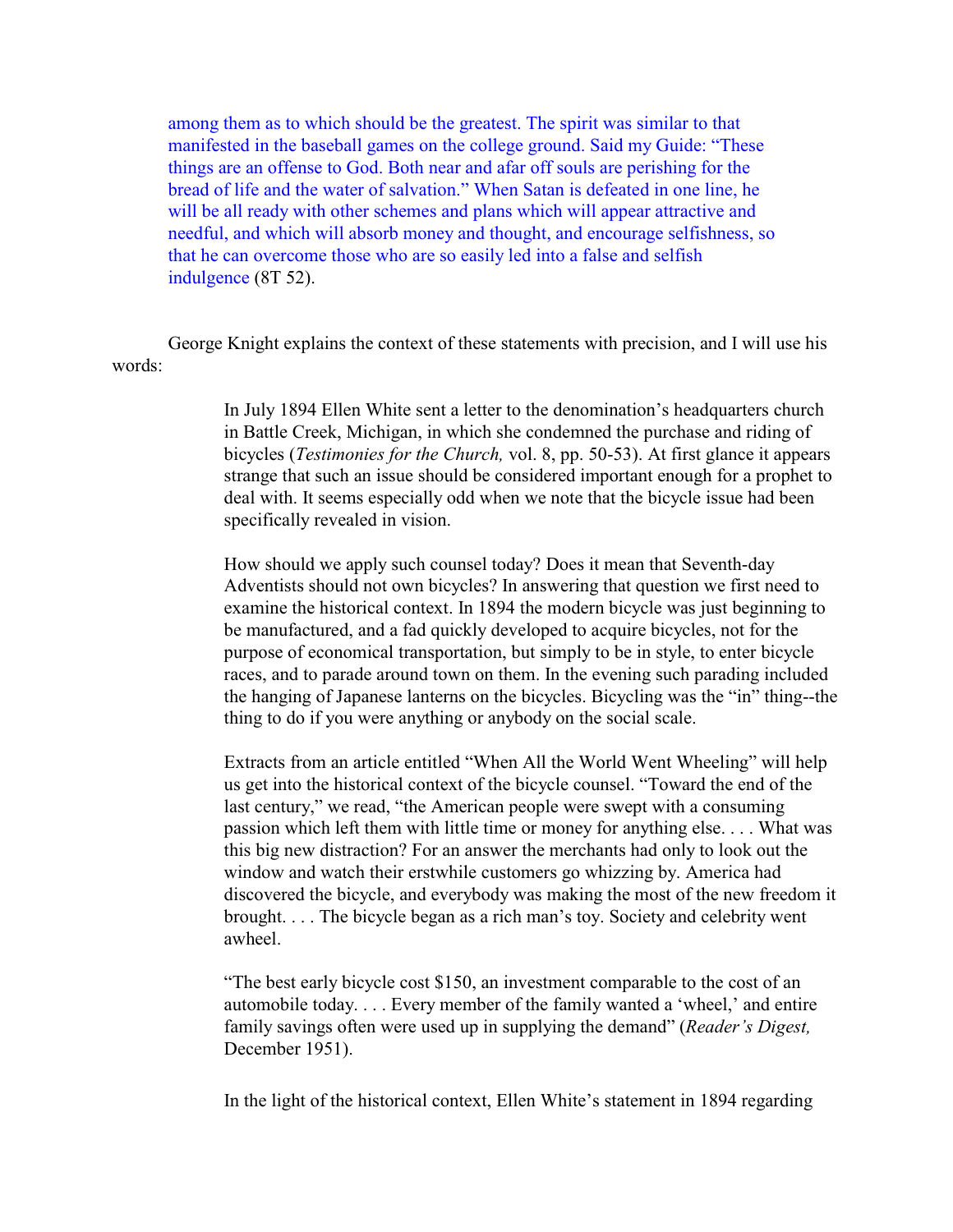bicycles takes on a new significance. "There seemed to be," she wrote, "a bicycle craze. Money was spent to gratify an enthusiasm in this direction that might better, far better, have been invested in building houses of worship where they are greatly needed. . . . A bewitching influence seemed to be passing as a wave over our people. . . . Satan works with intensity of purpose to induce our people to invest their time and money in gratifying supposed wants. This is a species of idolatry. . . . While hundreds are starving for bread, while famine and pestilence are seen and felt, . . . shall those who profess to love and serve God act as did the people in the days of Noah, following the imagination of their hearts?

"There were some who were striving for the mastery, each trying to excel the other in the swift running of their bicycles. There was a spirit of strife and contention among them as to which should be the greatest. . . . Said my Guide: 'These things are an offense to God. Both near and afar off souls are perishing for the bread of life and the water of salvation.' When Satan is defeated in one line, he will be all ready with other schemes and plans which will appear attractive and needful, and which will absorb money and thought, and encourage selfishness, so that he can overcome those who are so easily led into a false and selfish indulgence."

"What burden," she asks, "do these persons carry for the advancement of the work of God? . . . Is this investment of means and this spinning of bicycles through the streets of Battle Creek giving evidence of the genuineness of your faith in the last solemn warning to be given to human beings standing on the very verge of the eternal world?" (*Testimonies for the Church,* vol. 8, pp. 51, 52).

Her counsel on bicycles is obviously dated. Within a few years bicycles became quite inexpensive and were relegated to the realm of practical transportation for young people and those without means, even as the larger culture switched its focus and desires to the four-wheeled successor of the humble bicycle. Ellen White never wrote against bicycles again. While it is true that some of the specifics of the counsel no longer apply, the principles on which the specific counsel rests remain quite applicable across time and space.

And what are some of those principles? First, that Christians are not to spend money on selfish gratification. Second, that Christians are not to strive for mastery over one another by doing things that generate a spirit of strife and contention. Third, that Christians should focus their primary values on the kingdom to come and on helping others during the present period of history. And fourth, that Satan will always have a scheme to derail Christians into the realm of selfish indulgence.

Those principles are unchangeable. They apply to every place and to every age of earthly history. Bicycles were merely the point of contact between the principles and the human situation in Battle Creek during 1894. The particulars of time and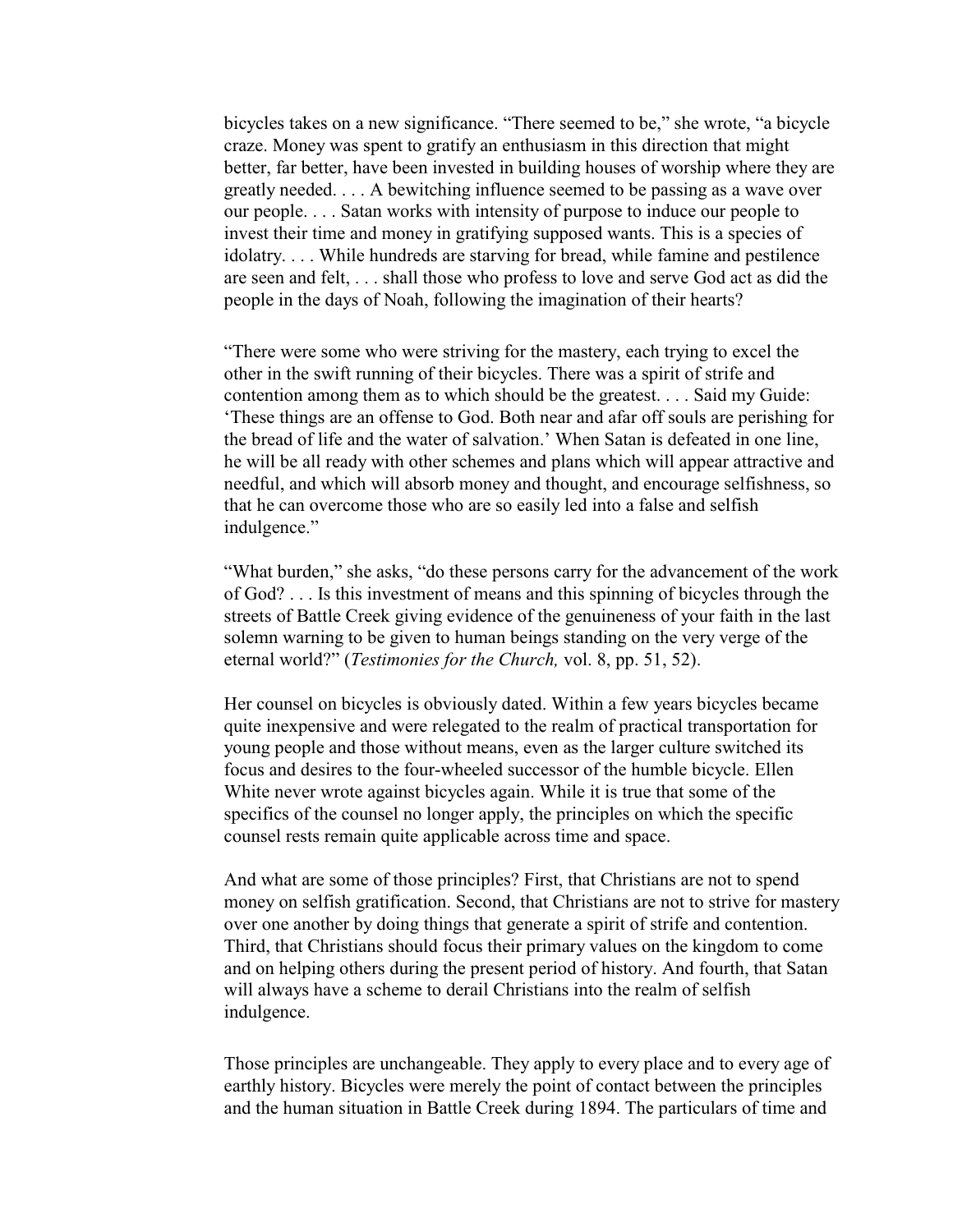place change, but the universal principles remain constant.

Our responsibility as Christians is not only to read God's counsel to us, but to apply it faithfully to our personal lives. The Christian's task is to search out God's revelations and then seek to put them into practice in daily living without doing violence to the intent of their underlying principles. That takes personal dedication as well as sensitivity to the guidance of the Holy Spirit.

From [<http://www.whiteestate.org/issues/herm-pri.html#principles](http://www.whiteestate.org/issues/herm-pri.html#principles)>

# **Bibliography**

- Click, Patricia C. *The Spirit of the Times: Amusements in Nineteenth-Century Baltimore, Norfolk, & Richmond* (Charlottesville, NC: University Press of Virginia, 1989).
- D'Emilio, John and Estelle B. Freedman. *Intimate Matters: A History of Sexuality in America*,  $2<sup>nd</sup>$  ed. (Chicago, IL: University of Chicago Press, 1997).
- Fabian, Ann. *Card Sharps, Dream Books, & Bucket Shops: Gambling in 19<sup>th</sup> Century America* (Ithaca and London: Cornell University Press, 1990).
- Gorn, Elliott J. and Warren Goldstein. *A Brief History of Sports* (Chicago, IL: University of Illinois Press, 1993).
- Green, Jonathan Harrington. *An Exposure of the Arts and Miseries of Gambling: Designed Especially as a Warning to the Youthful and Inexperienced Against the Evils of that Odious and Destructive Vise*, 2<sup>nd</sup> ed. (Boston: Redding & Co., 1845).
- Grover, Kathryn, ed. *Hard at Play: Leisure in America, 1840-1940* (Amherst, MA: University of Massachusetts Press, 1992).
- Knight, George. *Meeting Ellen White: A Fresh Look at Her Writings and Major Themes* (Hagerstown, MD: Review and Herald, 1996).

\_\_\_\_\_\_\_\_\_\_\_\_. *Reading Ellen White: How to Understand and Apply Her Writings* (Hagerstown, MD: Review and Herald, 1997).

- Larkin, Jack. *The Reshaping of Everyday Life: 1790-1840* (New York, NY: HarperPerennial, 1988).
- Otto L. Bettmann. *The Good Old Days–They Were Terrible!* (New York, NY: Random House, 1974).